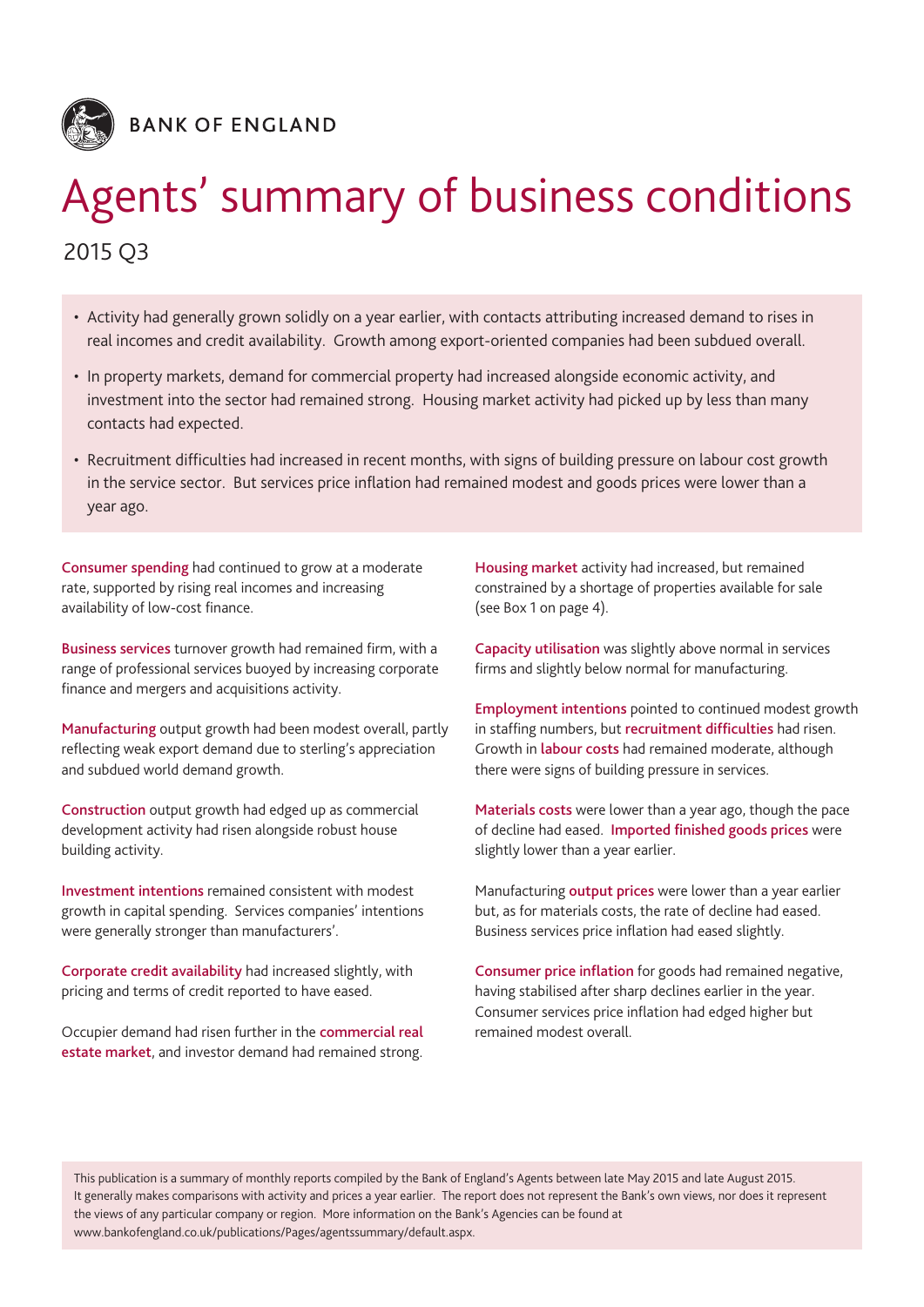## **Consumer services and retail sales**

Annual growth in retail sales values had remained modest, and had eased over the past three months. Annual comparisons for some goods had been adversely affected by poor weather relative to a year earlier and the boost from the 2014 World Cup at that time. More generally, the rate of sales values growth had remained depressed by falls in prices of some retail goods. Within the total, food sales had remained broadly flat, but sales growth of some larger household durables, including furniture and cars, was reported to be fairly robust, supported both by rising real incomes and increasingly available low-cost credit. Consumer services turnover growth had continued at a somewhat stronger pace than retail sales. Contacts reported robust growth persisting across a range of leisure services, including hotels, restaurants, visitor attractions, theatres and cinemas. Early bookings for Summer 2016 holidays were generally ahead of earlier expectations.

## **Business and financial services**

Growth in business and financial services turnover had remained firm overall (**Chart 1**). Steady growth in accountancy, legal and consultancy services had been driven by increasing corporate finance and mergers and acquisitions activity. That activity had been associated with a modest increase in demand for bank lending. Some professional and financial services contacts had reported a rebound in activity following a pre-general election softening. IT services growth had remained robust, driven by systems upgrades, cloud computing and cyber security. Marketing, advertising and recruitment agencies reported continued growth. There had been significant delays for some transport and logistics firms as a result of channel port and rail disruption, but that had not appeared to affect overall growth in business activity significantly. Growth in exports of business and financial services had eased, in part reflecting sterling's appreciation against the euro and a decline in demand for oil and gas related services exports.

### **Chart 1** Activity



## **Production**

Growth in manufacturing output for the domestic market had slowed a little, remaining modest overall (**Chart 1**). Automotive and aerospace companies had continued to report solid output growth. But the impact of weakening demand from the oil and gas sector had continued to feed through related manufacturing supply chains, even though UK oil and gas output itself had risen as previous investment in capacity came on stream. The appreciation of sterling against the euro had led to increasing competition from other European manufacturers in domestic and export markets. Alongside weak global demand growth, that had contributed to subdued manufacturing export growth. For some contacts, export volumes into continental Europe had started to decline. Demand from China had weakened over recent months for a range of goods, including capital equipment, infrastructure products, pharmaceuticals and cars. But exports to the United States had continued to grow.

## **Construction**

Construction output growth had edged up (**Chart 1**). Private house building had been robust and was expected to remain so, although contacts reported increased uncertainty about prospects for social house building following government announcements of Right to Buy proposals and social housing rent reductions. Rising demand for office and industrial space had encouraged more commercial development, including some speculative projects in prime locations. Older office space had increasingly been converted into residential or student accommodation. Growth in retail construction had remained relatively subdued, however, due to reductions in larger superstore projects.

## **Investment**

Investment intentions had remained consistent with moderate growth in spending over the coming year. Service sector intentions had strengthened a little over the past three months (**Chart 2**). Increasing investment in IT to

#### **Chart 2** Investment intentions

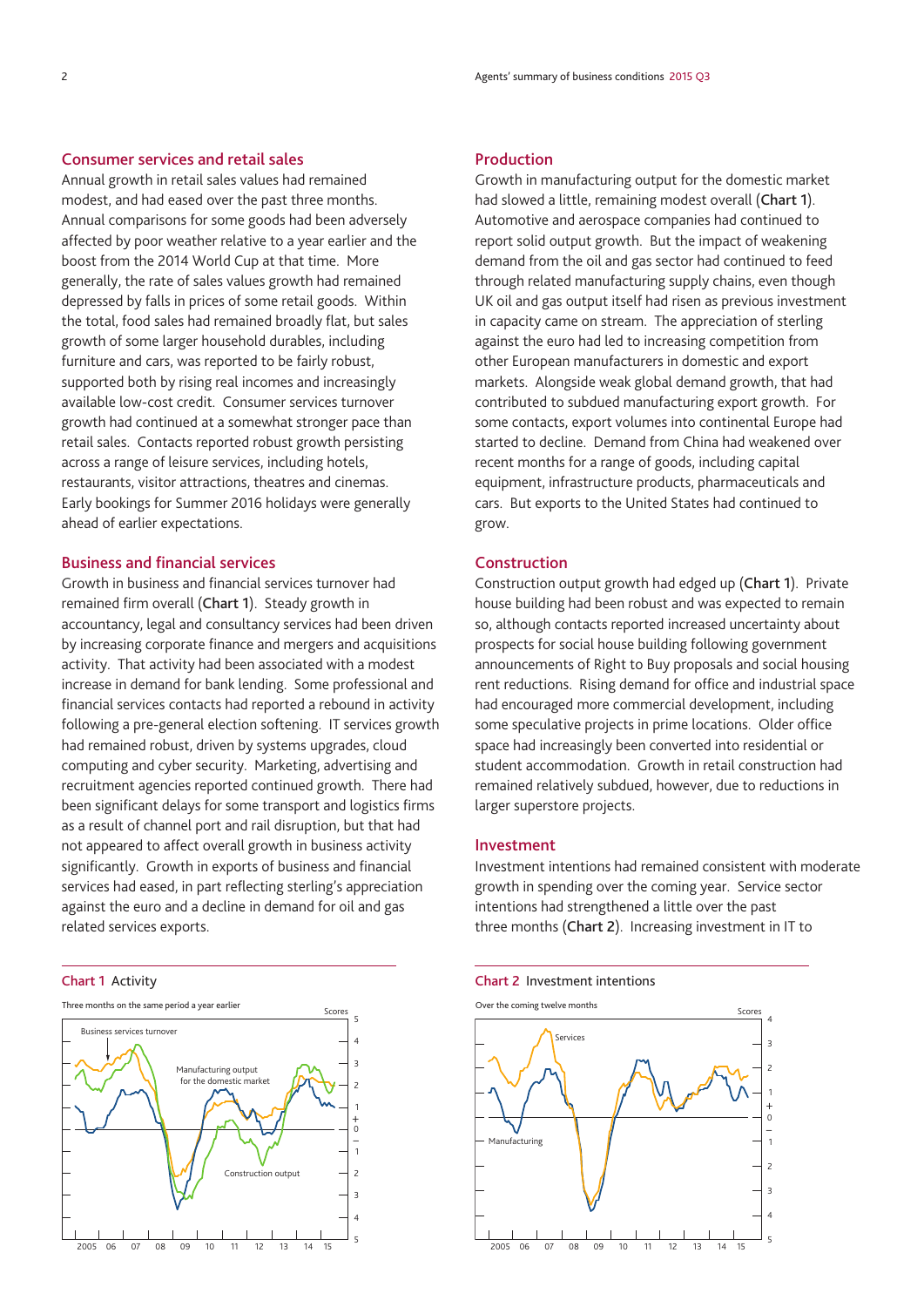improve security, productivity and competitiveness continued to be reported. A boost to profits from the low oil price had encouraged spending by transportation companies, for example on new vehicles. In contrast, manufacturers' intentions had eased (**Chart 2**). Companies in several subsectors, including food processing and the oil and gas supply chain, reported increased caution about investing. Sterling's appreciation had dampened intentions for some exporters.

# **Corporate financing conditions**

Credit was reported to be readily available for large and medium-sized corporates, with terms and rates having eased alongside rising competition. Contacts at larger companies reported that availability was above normal. For those firms, current borrowing conditions were often said to be comparable to those before the crisis, although lenders' credit assessment was reported to be more robust than at that time. Credit availability for smaller firms had improved and was approaching normal, although it remained tighter than for other firms (**Chart 3**). Peer-to-peer lending and crowd funding were reported to be providing funds to some smaller companies that banks were reluctant to lend to. Demand for credit had been fairly subdued, but was reported to be rising alongside a gradual pickup in confidence and investment. Refinancing activity was reported to be particularly strong, with companies being able to reduce the cost of their finance or ease covenants on lending.

## **Chart 3** Agents' assessment of corporate credit availability by company size(a)



(a) This mapping is based on individual Agencies' national assessments of corporate credit availability, weighted by the gross value added of their regions or countries. 2015 Q3 uses Agents' latest assessment as of August. 2013 Q1 uses assessment as at end-2012. The greater the intensity of red, the tighter credit availability; the greater the intensity of green, the looser credit availability. Yellow indicates normal conditions. Includes bank and non-bank credit. For more details, see England, D, Hebden, A, Henderson, T and Pattie, T (2015), 'The Agencies and 'One Bank', *Bank of England Quarterly Bulletin*, Vol. 55, No. 1, pages 47–55, available at [www.bankofengland.co.uk/publications/Documents/](www.bankofengland.co.uk/publications/Documents/quarterlybulletin/2015/q104.pdf) [quarterlybulletin/2015/q104.pdf.](www.bankofengland.co.uk/publications/Documents/quarterlybulletin/2015/q104.pdf)

# **Property markets**

## **Commercial real estate**

Occupier demand for commercial property had continued to strengthen overall. That, combined with low levels of new development over recent years, had led to emerging shortages of good quality space, particularly in the office market. Some rents had risen as a result, but were yet to reach the levels

required to stimulate speculative development outside prime locations. Take-up of industrial space had increased further, but there were fewer imbalances between demand and supply than in the office sector, as capacity had started to grow earlier. Demand for existing prime retail space had been strong and the secondary and tertiary retail market had also shown some signs of rising occupier interest, from a lower base. Investor demand had remained strong and had spread further outside London, with both UK and overseas institutional funds active. While bank funding had been generally available for property investment, average loan-to-value ratios offered by UK banks had remained below pre-crisis levels.

## **Housing market**

Housing transactions had picked up slightly over the past three months, but by less than many contacts had expected, reflecting a continued low level of properties available for sale (see Box 1 on page 4). Price inflation had remained generally modest, aside from localised hot spots where bids could sometimes rise above asking prices. Activity had been relatively weak among the highest-value properties, leading to some price falls. Activity in the new build market was generally stronger than the secondary market, with builders reporting strong demand and improved planning conditions and land availability. Rental demand had remained strong, although investor sentiment towards the buy-to-let (BTL) sector had become more mixed following tax reforms announced in the Budget.

Activity in the mortgage market had been buoyed by strong remortgaging activity, against a background of high levels of competition among lenders and low fixed rates. Mortgage availability was reported to be good overall, including at loan to value (LTV) ratios at 80% or higher. Some continuing impacts of the Mortgage Market Review were reported, such as longer transaction times and tighter affordability criteria. Competition to lend to BTL landlords/purchasers had pushed down rates on BTL mortgage products and had led to higher LTV ratios being offered by some new entrants.

## **Capacity utilisation**

Capacity utilisation had been little changed, remaining slightly above normal in services and slightly below normal in manufacturing. Professional services firms reported high rates of labour utilisation and a scarcity of office space to accommodate their rising staff numbers. Shortages of suitable warehousing space had constrained growth at some logistics companies. Hotel occupancy had risen further. But excess capacity was reported in some other parts of the service sector, for example among those servicing the oil and gas industry and in the retail sector.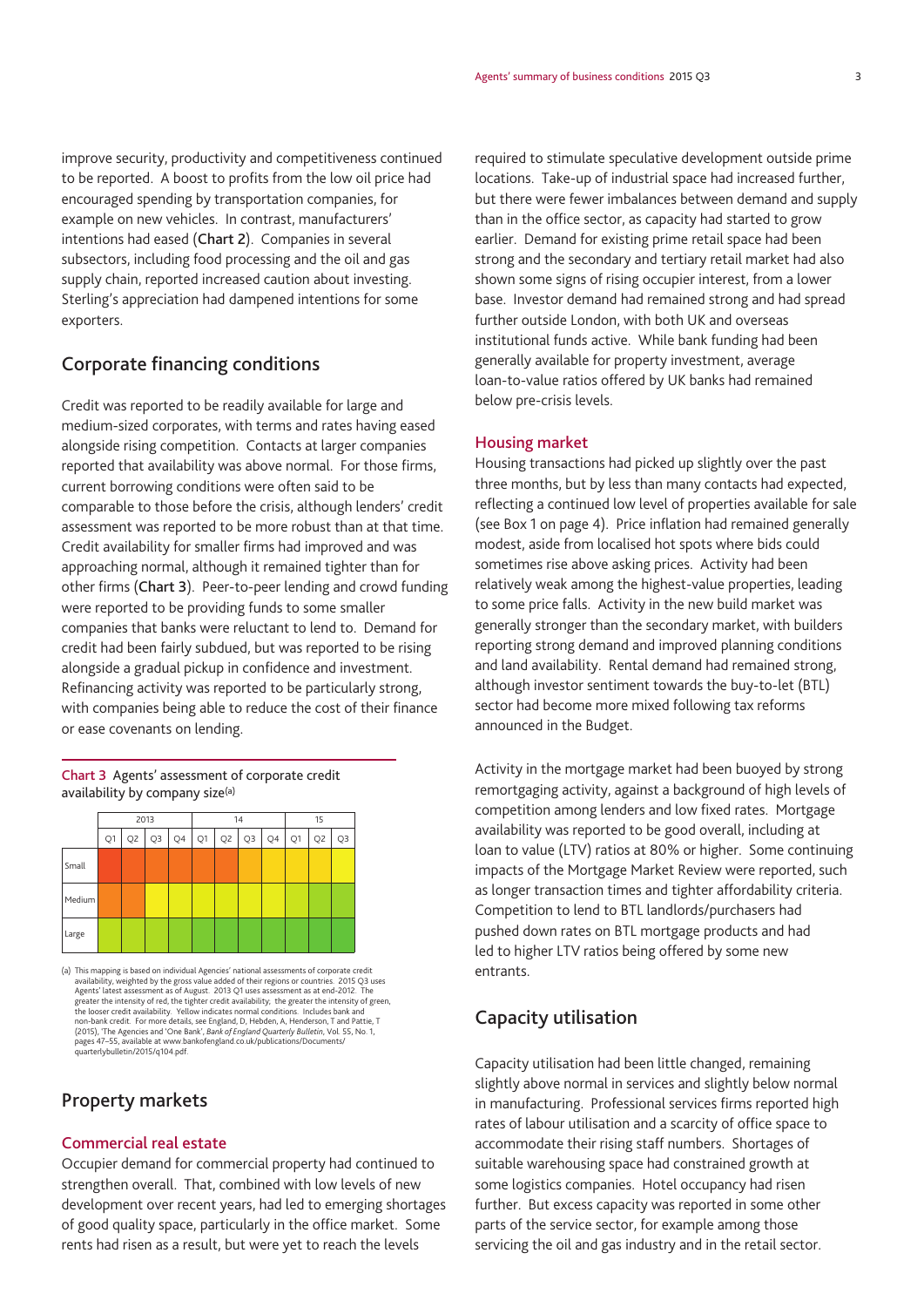# **Box 1 Recent developments in housing market activity**

One focus of Agents' recent discussions with housing market contacts has been the reasons for continuing subdued levels of housing transactions. Over the past quarter, estate agent contacts have cited shortages of properties for sale as the single biggest constraint on housing market activity across the country, whereas reports were much more variable across regions earlier in the year. These shortages — combined with increased pressure on estate agents' fees as competition has risen — have also been reflected in slowing growth in estate agents' reported turnover (**Chart A**).

The most common explanation provided for low levels of properties for sale has been householders' reluctance to put their homes on the market until they can find a property they want to buy, such that a shortage of properties has been self-reinforcing. The high cost of moving home was also reported as a disincentive for some. Longer-term factors such as the growing popularity and availability of rented accommodation were also reported to be depressing transaction levels. And in some cases, the failure of wage growth to keep pace with house price inflation over recent years had restricted the ability of some existing homeowners to move up the housing ladder.

Manufacturers overall reported a little more slack than normal. Some companies reported retaining employees in anticipation of a rebound in orders and due to skill shortages. In the automotive and aerospace industries, however, companies were often operating above normal levels of utilisation.

# **Employment and pay**

Employment intentions had edged down marginally but remained consistent with modest employment growth. The use of new technology and automation was said to be contributing to productivity growth and had softened the employment outlook slightly across sectors. Employment was reported to be rising across a broad range of business services, with the strongest growth in property and construction-related services, IT, accountancy, legal, and regulatory compliance. An easing in consumer services intentions had partly reflected some planned cuts in retail-sector management and head office roles aimed at lowering costs. Manufacturing employment intentions had remained marginally positive overall, due largely to expectations of further hiring in the aerospace and automotive sectors (**Chart 4**).

Estate agents' continuing uncertainty as to what will generate a pickup in properties for sale has dampened their expectations of transactions growth. Nonetheless, they generally indicate expectations of a gradual increase in housing activity over the coming year, consistent with reported expectations for turnover growth that are somewhat higher than that seen over the past year (**Chart A**).





past three months relative to a year earlier. Expectations have been moved forward twelve months.

## **Chart 4** Employment intentions



Recruitment difficulties had increased over the past three months, and were above normal. Skill shortages were said to be constraining employment growth at the margin, mainly for some companies around London and the South East. Recruitment difficulties had spread further in skilled and semi-skilled positions across sectors. Job-to-job flows were reported to be picking up gradually, though they remained lower than pre-recession for most contacts. A tightening labour market had led companies to recruit